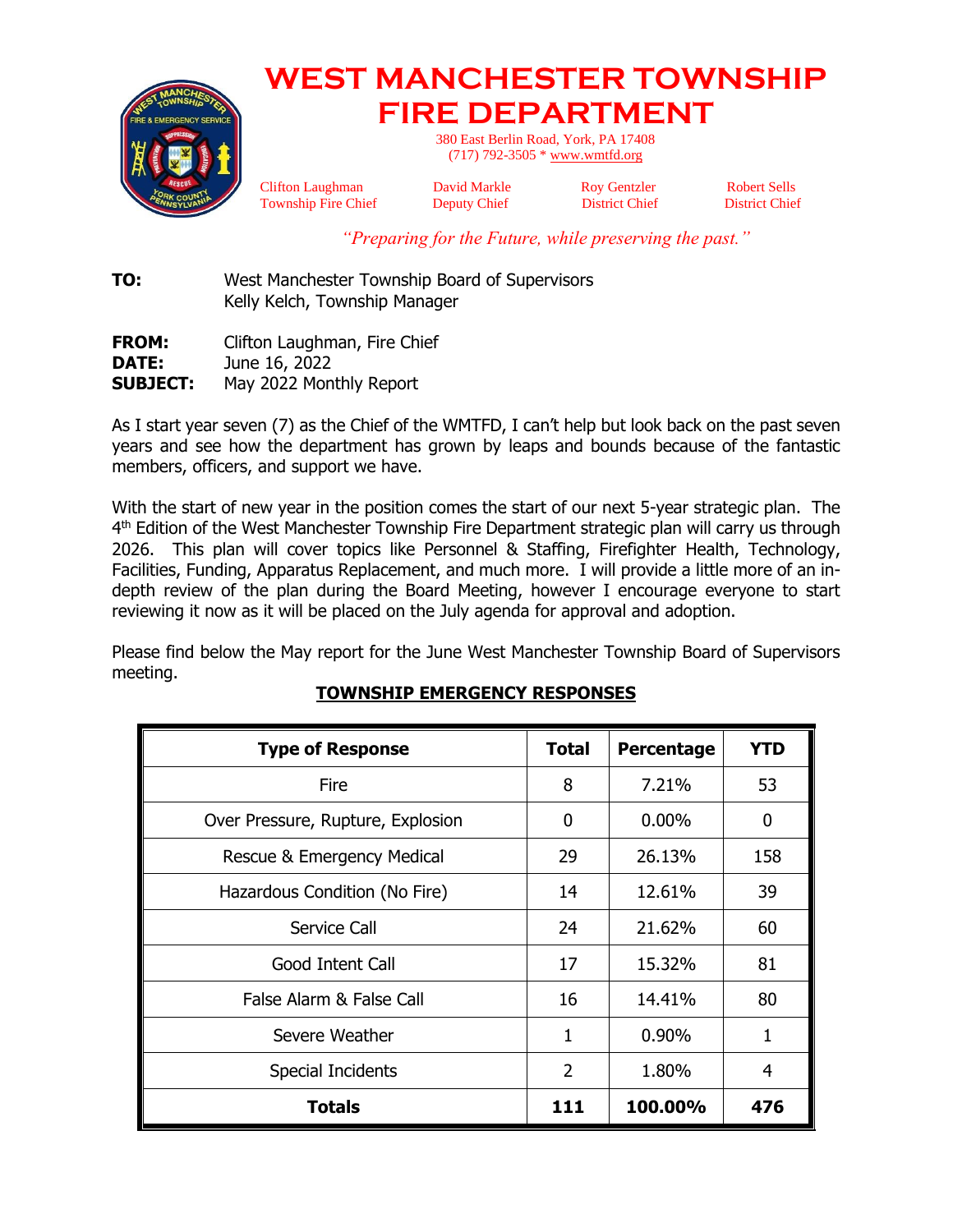- There was a total of 517 personnel that responded on the incidents with an average of 6 per incident. (Average does not include Duty Officer & Fire Police Only Calls). This is a 14.29% decrease from last month.
- Year to date, a total 3,050 personnel responded on the incidents with an average of 8 per incident. This is a 0.00% increase from this time last year.
- We are at a 18.11% increase in call volume from last year.

## **DEPARTMENT NEWS**

During last months report I mentioned that I attended the PA Career Chief's Spring Conference in Erie Pennsylvania and that we discussed a number of legislative bills that were making their way through committees and or the House and Senate. I wanted to provide an update on some additional movement from those bills.

## **Some new Bills and Co-Sponsored Memos:**

- **Sales Tax Exemption- HB 2597** was introduced by Representative B. Markosek's (D-Allegheny). The bill proposes a sales tax exemption to firefighters who are purchasing firefighting equipment with their own money. This bill was introduced and sent to the House Finance committee for consideration.
- **Fire Relief Fix**-Senator Pat Stefano (R-Fayette) plans to introduce legislation that will help ensure that a steady amount of funds are going to Fire Relief. The yet to be introduced legislation proposes to place all Insurance Premium Taxes into the General Fund and then transferring a fixed percentage with a baseline floor amount of the total revenue to the Fire Relief Fund and the Municipal Pension Aid Fund. The purpose of doing this would be so that the Fire Relief and Municipal Pension Funds get a specific and consistent funding amount each fiscal year.

## **Junior Firefighter Bill:**

There are two "companion" pieces of legislation moving through the state legislature on this issue. SB 1027 by Senator Pat Stefano (R-Fayette) and HB 2268 by Representative Torren Ecker (R-Adams). They both have identical language at this point and through the month of June have moved quickly through the legislative process with the full Senate sending SB 1027 to the House and the House sending HB 2268 to the Senate. Both bills propose that a 17-year-old junior firefighter be allowed to complete the Interior Firefighting Module with Live Burns training program in the Fire Training System. Currently, only people age 18 and over are allowed to enroll in the training program. In order to take the additional training at 17, junior firefighters would need to have the permission of their parents and fire chief. The goal here is that when a junior firefighter turns 18 years old, they would immediately be able to serve as a full-fledged firefighter.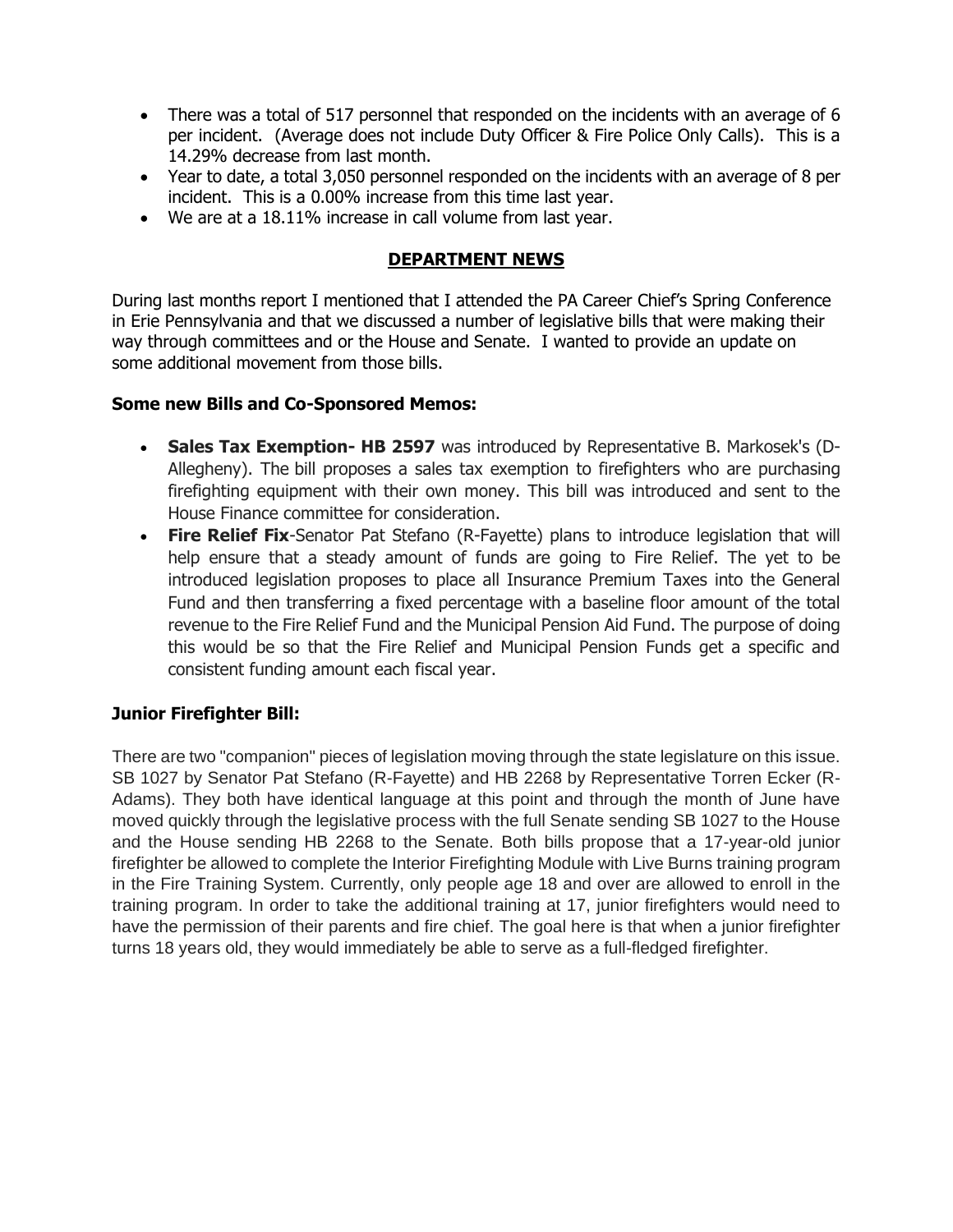#### **Fireworks Reform:**

Representative Frank Farry (R- Bucks) introduced HB 2157 which proposes to scale back the fireworks law that was passed in 2017. This month, HB 2157 was passed by the full House of Representatives, 160-38. Among many provisions, HB 2157 would extend the distance to 150 feet from buildings and vehicles where fireworks could be used, prohibit usage between 10 p.m. and 10 a.m. except during the July 4 holiday and New Year's Eve and give municipalities the option to ban their usage most of the year, except for Memorial Day and Labor Day weekends. The legislation also increases penalties and provides up to \$2 million of collected tax to be transferred for EMS grants and online volunteer firefighter training programs. The bill was sent to the Senate where it was referred to the Senate Agriculture and Rural

## **RECRUITMENT & RETENTION**

There were no new members brought into membership during the May General Membership Meeting.

Our Marketing firm has completed two (2) 30 second clips that will be used on different social media outlets for the purposes of recruiting new firefighters and administrative members. Please continue to watch the departments social media platforms for these videos.

<https://youtu.be/L3GZRD-8Zyo>

<https://youtu.be/TxsIlswW-Oc>

They have also completed a new brochure to promote our Live-In Program. We are excited to start really promoting the program this summer just in time for college students heading off to college in the fall.

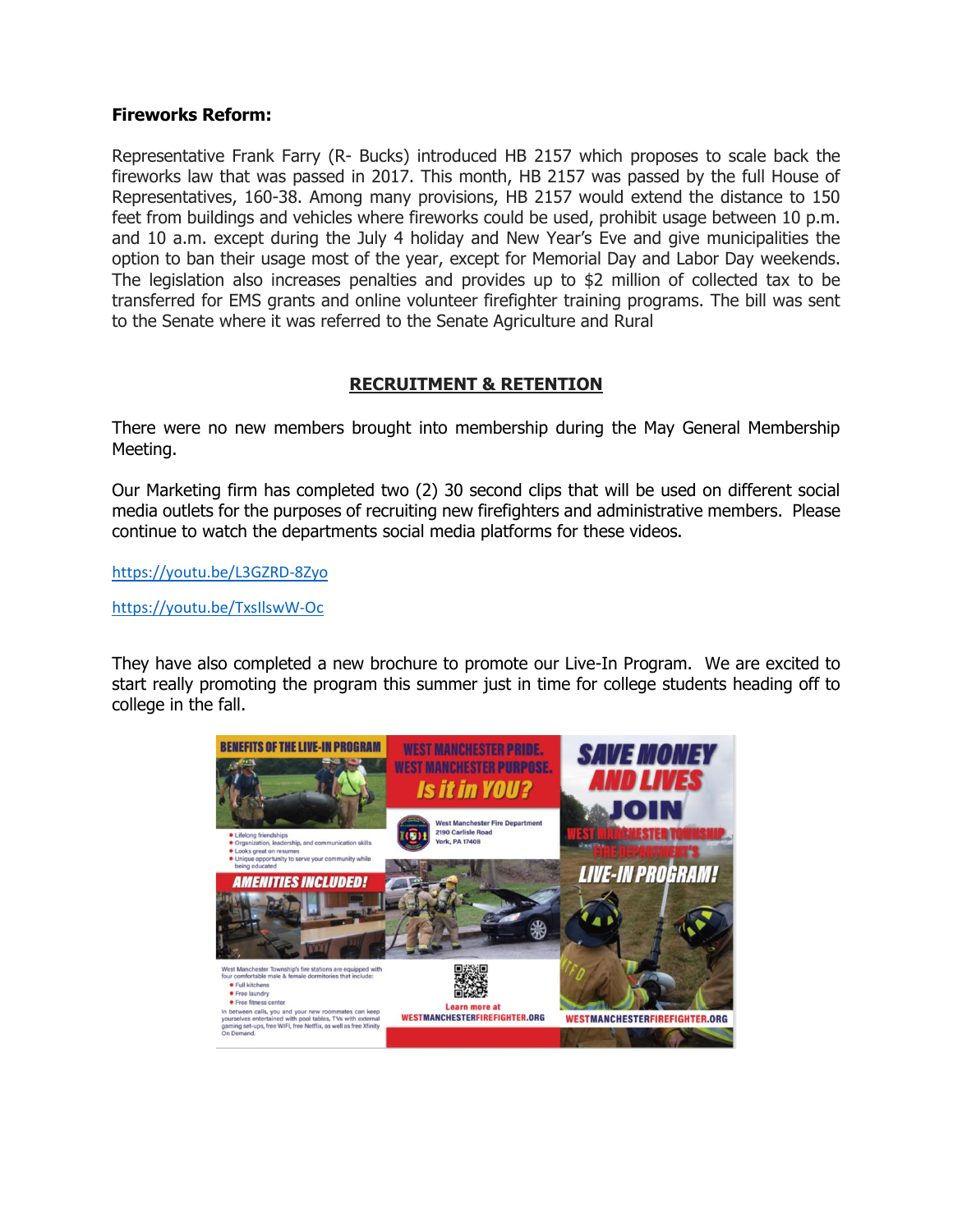

# **VIOLATIONS**

There was one (1) violation for illegal burning sent during the month of May:

• May 5, 2022 – 2530 Audlyn Drive – Anita Spanakis - Warning issued for burning of Yard Waste

There were nine (9) violations for false fire alarms during the month of May:

- May 1, 2022 1900 Barley Rd Manchester Heights  $1<sup>st</sup>$  Warning
- May 2, 2022 2740 Roosevelt Ave Calvary Baptist Church  $1<sup>st</sup>$  Warning
- May 6, 2022 1287 Carlisle Rd Citizens Bank  $1<sup>st</sup>$  Warning
- May 9, 2022 1703 Innovation Drive UPMC Memorial  $1<sup>st</sup>$  Warning
- May 10, 2022 1700 Normandie Drive Normandie Ridge  $2<sup>nd</sup>$  Warning
- May 25, 2022 1900 Trolley Rd Country Meadows  $2<sup>nd</sup>$  Warning
- May 29, 2022 1900 Trolley Rd Country Meadows  $1<sup>st</sup>$  Violation
- May 29, 2022 1900 Trolley Rd Country Meadows  $2<sup>nd</sup>$  Violation

# **COMMUNITY RISK & REDUCTION**

There was a total of six (6) Community Risk & Reduction events for the month of May.

- May 11, 2022 Fire Extinguisher Training for West Manchester Township Staff
- May 12, 2022 Fire Extinguisher Training for West York High School Seniors Life Skills classes.
- May 13, 2022 West York High School Fun Day
- May 14, 2022 York Valley Canvas Open House
- May 17, 2022 Shiloh UCC Fun Day
- May 27, 2022 BAE Amphibious Vehicle Testing